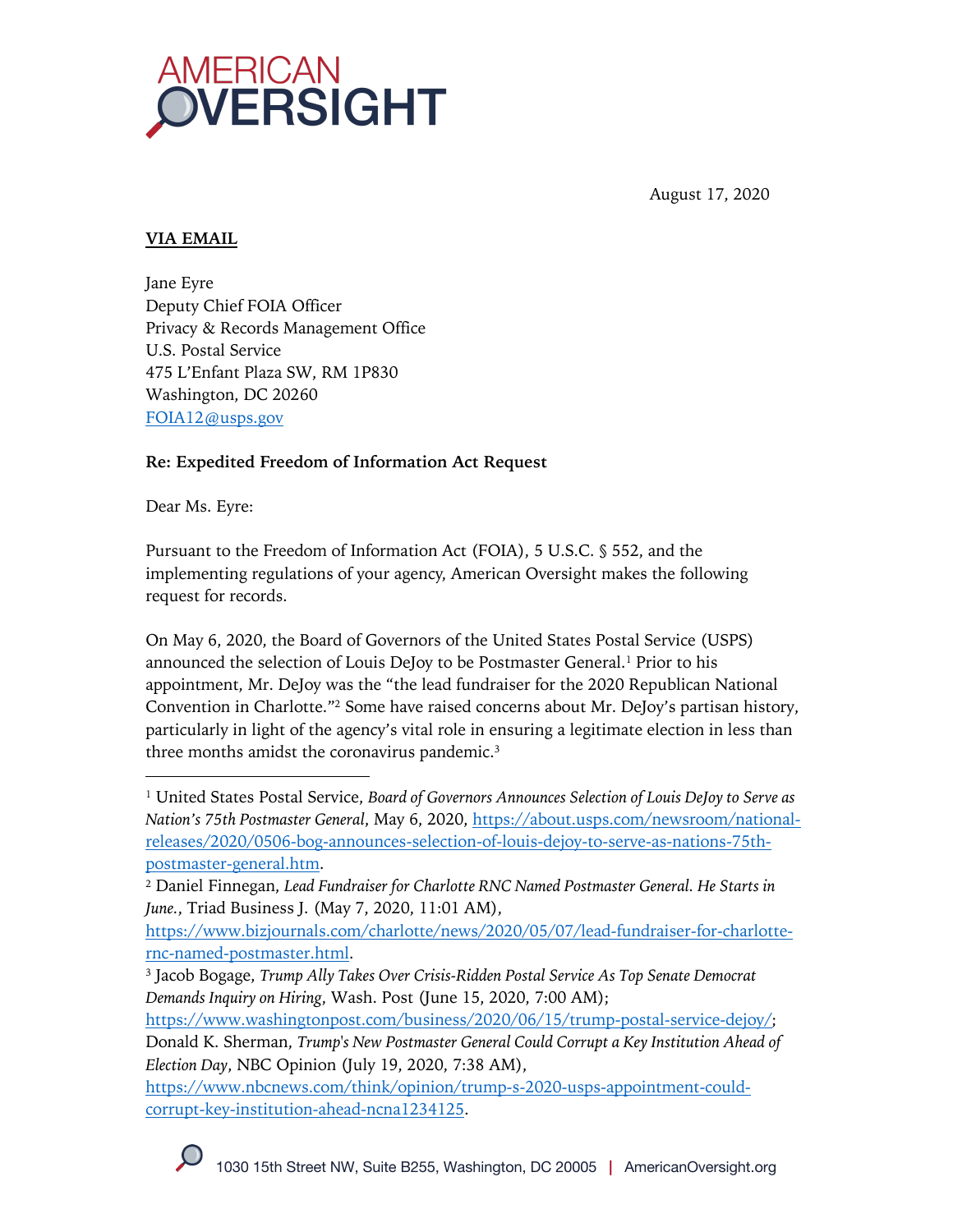American Oversight submits this request to shed light on Mr. DeJoy's activities as Postmaster General.

#### **Requested Records**

American Oversight seeks expedited review of this request for the reasons identified below and requests that USPS produce the following records as soon as practicable, and at least within twenty business days:

1. All email communications (including email messages, email attachments, complete email chains, calendar invitations, or attachments thereto) (a) sent by the USPS officials named below (b) to any non-governmental email address attributed to Postmaster General DeJoy

USPS Officials:

- a) Any person serving in the capacity of Chief of Staff or Deputy Chief of Staff to Mr. DeJoy
- b) Any person serving in the capacity of Scheduler or Executive Assistant to Mr. DeJoy
- c) Any person serving in the capacity of Senior Advisor to Mr. DeJoy
- 2. All emails communications (including email messages, email attachments, and complete email chains) sent from (a) any non-governmental email address attributed to Postmaster General DeJoy to (b) any governmental email address associated with Postmaster General DeJoy. Please include all messages, including those that have been forwarded to Mr. DeJoy's governmental email address or on which Mr. DeJoy's governmental email address is carbon copied.

Please provide all responsive records from June 15, 2020, through the date the search is conducted.

#### **Fee Waiver Request**

In accordance with 5 U.S.C.  $\frac{1}{5}$  552(a)(4)(A)(iii) and your agency's regulations, American Oversight requests a waiver of fees associated with processing this request for records. The subject of this request concerns the operations of the federal government, and the disclosures will likely contribute to a better understanding of relevant government procedures by the general public in a significant way. Moreover, the request is primarily and fundamentally for non-commercial purposes.

American Oversight requests a waiver of fees because disclosure of the requested information is "in the public interest because it is likely to contribute significantly to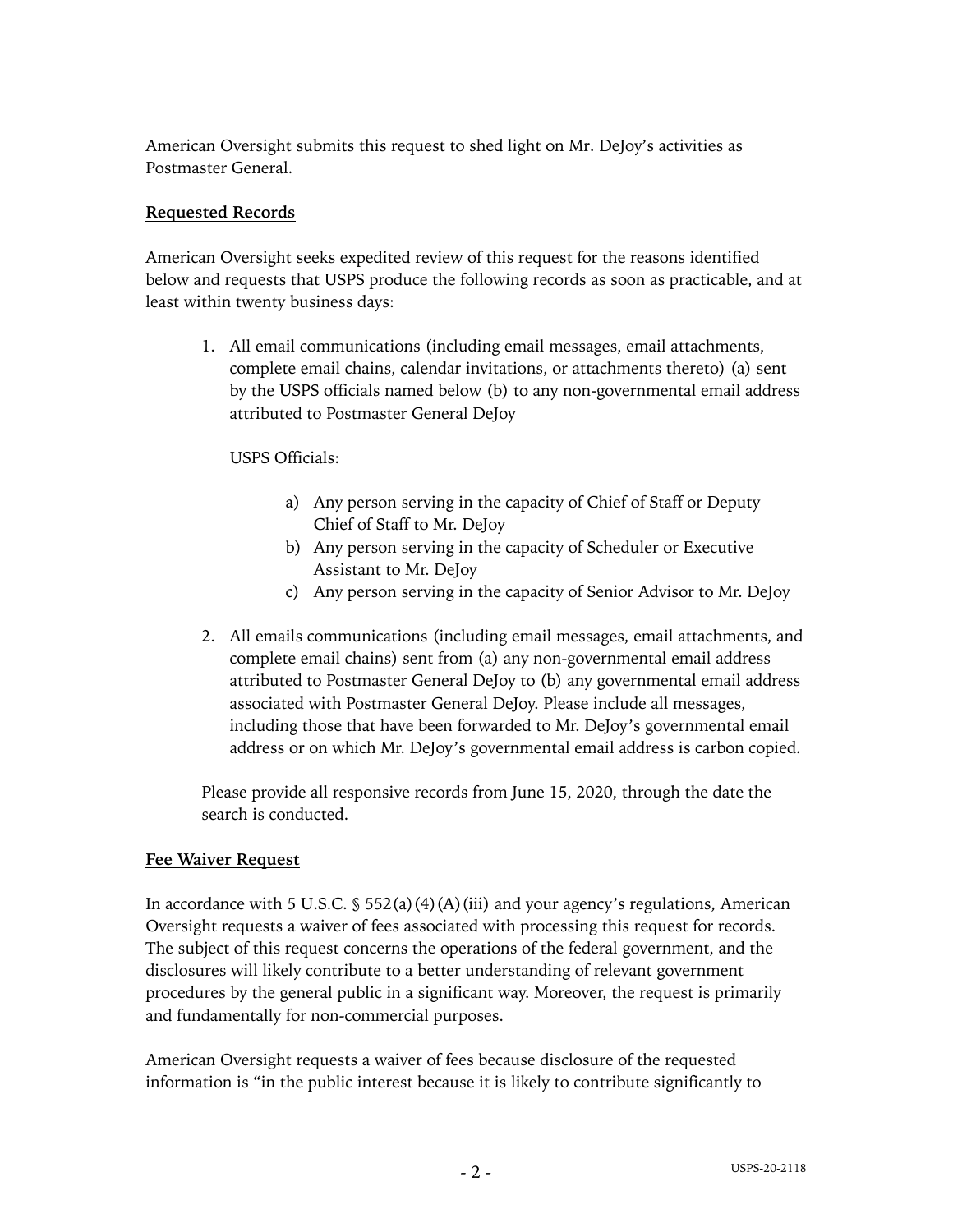public understanding of operations or activities of the government."4 The public has a significant interest in understanding the management of USPS. <sup>5</sup> Records with the potential to shed light on this matter would contribute significantly to public understanding of operations of the federal government, including elucidating Mr. DeJoy's priorities and interests. American Oversight is committed to transparency and makes the responses agencies provide to FOIA requests publicly available, and the public's understanding of the government's activities would be enhanced through American Oversight's analysis and publication of these records.

This request is primarily and fundamentally for non-commercial purposes.<sup>6</sup> As a  $501(c)(3)$ nonprofit, American Oversight does not have a commercial purpose and the release of the information requested is not in American Oversight's financial interest. American Oversight's mission is to promote transparency in government, to educate the public about government activities, and to ensure the accountability of government officials. American Oversight uses the information gathered, and its analysis of it, to educate the public through reports, press releases, or other media. American Oversight also makes materials it gathers available on its public website and promotes their availability on social media platforms, such as Facebook and Twitter.7

American Oversight has also demonstrated its commitment to the public disclosure of documents and creation of editorial content through regular substantive analyses posted to its website.8 Examples reflecting this commitment to the public disclosure of documents and the creation of editorial content include the posting of records related to the Trump Administration's contacts with Ukraine and analyses of those contacts;<sup>9</sup> posting records and editorial content about the federal government's response to the Coronavirus pandemic;<sup>10</sup> posting records received as part of American Oversight's "Audit

https://www.cnbc.com/2020/08/14/postal-service-chief-under-fire-admits-unintendedconsequences-of-his-policy-overhaul.html.

 $4\,5\,$  U.S.C.  $\frac{6}{3}\,552(a)(4)(A)(iii)$ .

<sup>5</sup> *See, e.g.* Kevin Breuninger, *Postal Service Chief, Under Fire, Admits 'Unintended Consequences' of his Policy Overhaul*, CNBC (Aug. 14, 2020, 3:38 PM),

<sup>6</sup> *See* 5 U.S.C. § 552(a)(4)(A)(iii).

<sup>7</sup> American Oversight currently has approximately 15,600 page likes on Facebook and 104,300 followers on Twitter. American Oversight, Facebook,

https://www.facebook.com/weareoversight/ (last visited Aug. 14, 2020); American Oversight (@weareoversight), Twitter, https://twitter.com/weareoversight (last visited Aug. 14, 2020).

<sup>8</sup> *See generally News*, American Oversight, https://www.americanoversight.org/blog. <sup>9</sup> *Trump Administration's Contacts with Ukraine*, American Oversight,

https://www.americanoversight.org/investigation/the-trump-administrations-contactswith-ukraine.

<sup>10</sup> *See generally The Trump Administration's Response to Coronavirus*, American Oversight, https://www.americanoversight.org/investigation/the-trump-administrations-responseto-coronavirus; *see, e.g. 'We've All Given Up Getting a Straight Answer From You Guys: Frustrated*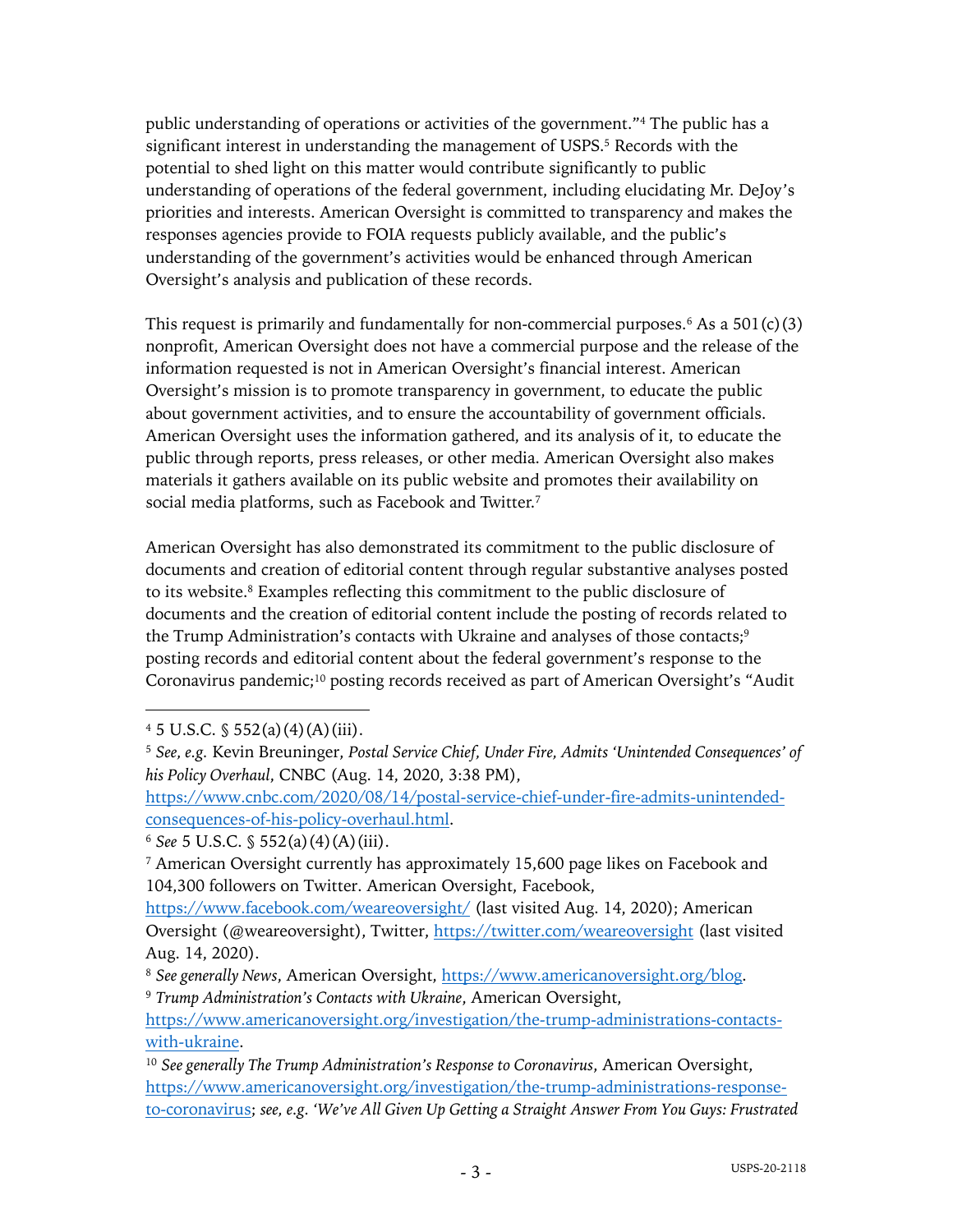the Wall" project to gather and analyze information related to the administration's proposed construction of a barrier along the U.S.-Mexico border, and analyses of what those records reveal;<sup>11</sup> the posting of records related to an ethics waiver received by a senior Department of Justice attorney and an analysis of what those records demonstrated regarding the Department's process for issuing such waivers; $12$  and posting records and analysis of federal officials' use of taxpayer dollars to charter private aircraft or use government planes for unofficial business.13

Accordingly, American Oversight qualifies for a fee waiver.

## **Application for Expedited Processing**

Pursuant to 5 U.S.C.  $\frac{1}{5}$  552(a)(6)(E)(1) and the regulations of your agency, 39 C.F.R.  $\frac{1}{5}$ 265.5(c), American Oversight requests that your agency expedite the processing of this request.

I certify to be true and correct to the best of my knowledge and belief that the information requested is urgently needed in order to inform the public concerning actual or alleged government activity.

There is an urgent need to inform the public about Postmaster General DeJoy's priorities, processes, and contacts, in light of USPS's important role in delivering voting materials for the November 2020 elections. The COVID-19 pandemic has dramatically increased the

*Emails Between Illinois Governor's Office and White House*,

https://www.americanoversight.org/weve-all-given-up-getting-a-straight-answer-fromyou-guys-frustrated-emails-between-illinois-governors-office-and-white-house. <sup>11</sup> *See generally Audit the Wall*, American Oversight,

https://www.americanoversight.org/investigation/audit-the-wall; *see, e.g.*, *Border Wall Investigation Report: No Plans, No Funding, No Timeline, No Wall*, American Oversight, https://www.americanoversight.org/border-wall-investigation-report-no-plans-nofunding-no-timeline-no-wall.

<sup>12</sup> *DOJ Records Relating to Solicitor General Noel Francisco's Recusal*, American Oversight, https://www.americanoversight.org/document/doj-civil-division-response-noel-franciscocompliance; *Francisco & the Travel Ban: What We Learned from the DOJ Documents*, American Oversight, https://www.americanoversight.org/francisco-the-travel-ban-what-we-learnedfrom-the-doj-documents.

<sup>13</sup> *See generally Swamp Airlines: Chartered Jets at Taxpayer Expense*, American Oversight, https://www.americanoversight.org/investigation/swamp-airlines-private-jets-taxpayerexpense; *see e.g. New Information on Pompeo's 2017 Trips to His Home State*, American Oversight, https://www.americanoversight.org/new-information-on-pompeos-2017-tripsto-his-home-state.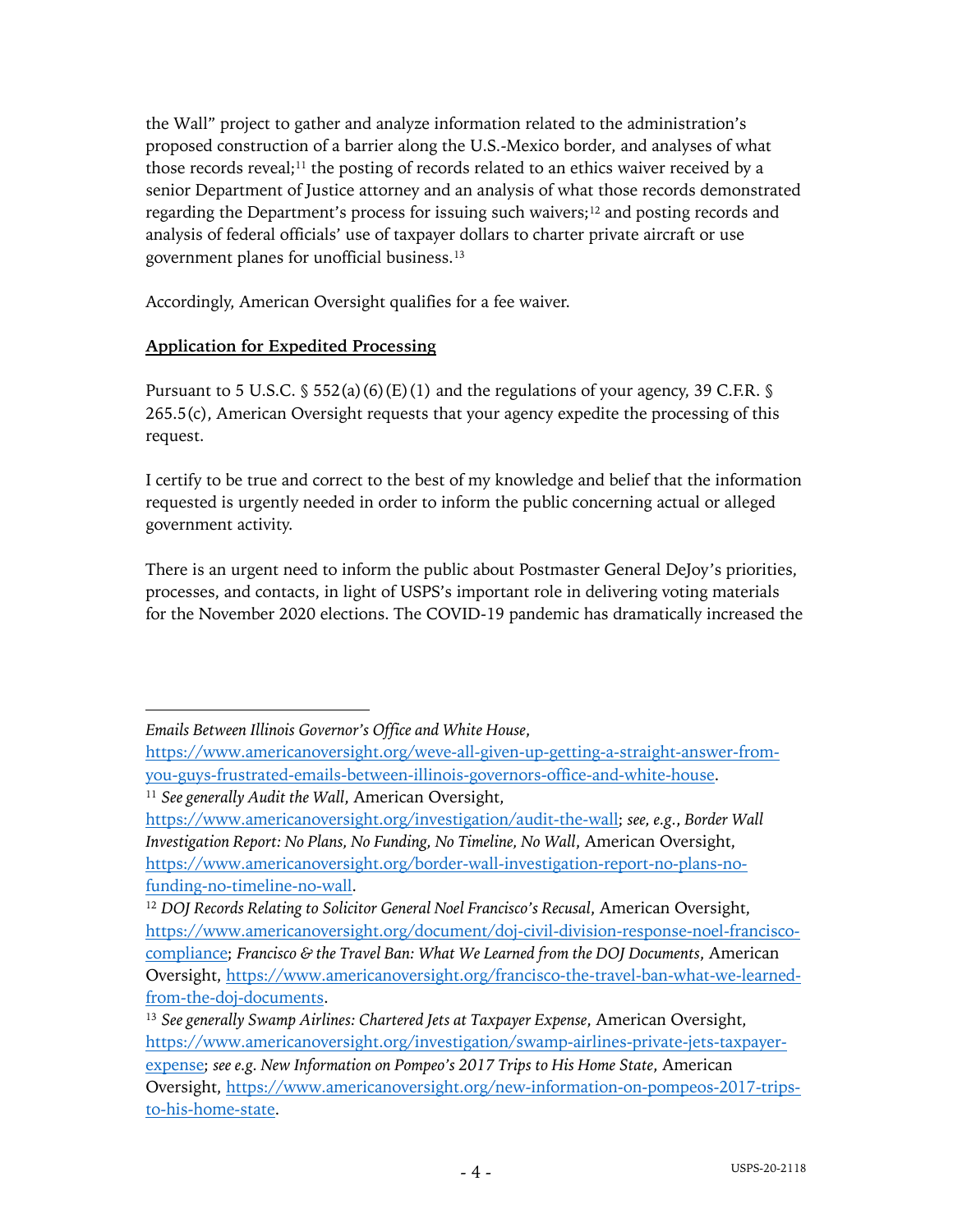public's desire to register to vote and to cast ballots by mail.14 USPS, Mr. DeJoy, and officials in Mr. DeJoy's front office play a critical role in ensuring voters are able to obtain and return voting materials by mail, thereby exercising a critical right of citizenship without being forced to take on personal health risk. The existence of numerous articles published on the ramifications of the Postmaster General's activities demonstrates that the public urgently needs information contained in the records requested by American Oversight.15 Furthermore, public officials urgently need to understand Mr. DeJoy's views and actions related to USPS's role in facilitating elections so that they may effectively plan to manage the increased number of voter registration and ballots received by mail ahead of the November 2020 general election. Public officials and the general public rely on USPS to facilitate voting by mail, and reporting shows that setting up and implementing voting by mail is an long and expensive process.16

The records requested by American Oversight—emails to or from Mr. DeJoy using nongovernmental email accounts—are urgently needed as the general public and the media are increasingly concerned about Mr. DeJoy's potential conflicts of interest<sup>17</sup> and politicization of USPS.18 Public reporting makes clear that Mr. DeJoy has numerous

https://www.cbsnews.com/news/vote-by-mail-gains-traction-coronavirus-pandemic/; <sup>15</sup> *See, e.g.*, Kevin Breuninger, *Postal Service Chief, Under Fire, Admits 'Unintended Consequences' of his Policy Overhaul*, CNBC (Aug. 14, 2020, 3:38 PM),

https://www.cnbc.com/2020/08/14/postal-service-chief-under-fire-admits-unintendedconsequences-of-his-policy-overhaul.html; Zak Hudak, *U.S. Postal Service Warns That Pennsylvania's Mail-In Ballot Law Could Cause Some Votes Not To Be Counted*, CBS News (August 14, 2020, 8:39 AM), https://www.cbsnews.com/news/postal-service-pennsylvanias-mailin-ballot-laws-election-issues/; Ed Kilgore, *USPS Delivery Problems Adding to Suppression of Mail Ballot Votes*, New York Mag., July 15, 2020,

https://nymag.com/intelligencer/2020/07/usps-delivery-problems-adding-to-mail-ballotwoes.html.

<sup>16</sup> Amber Philips, *Why Voting By Mail Will Be So Hard For States So Set Up On The Fly*, Wash. Post (April 3, 2020, 6:00 AM),

<sup>17</sup> Marshall Cohen, *Financial Disclosures Reveal Postmaster General's Business Entanglements and Likely Conflicts of Interest, Experts Say*, CNN (Aug. 12, 2020, 6:33PM),

https://www.cnn.com/2020/08/12/politics/postal-service-dejoy-conflicts-amazon-tradesxpo-stake/index.html.

*https://www.nytimes.com/2020/07/31/us/politics/trump-usps-mail-*

*delays.html?searchResultPosition=7*; *Crowd Protests Outside US Postmaster's North Carolina Home*, the Associated Press, Aug. 17, 2020, 8:51 PM),

https://www.nytimes.com/aponline/2020/08/17/us/ap-us-postmasterprotest.html?searchResultPosition=4.

<sup>14</sup> *See, e.g.* Grace Segers, *Calls For Increased Access to Vote-By-Mail Gain Traction Amid Coronavirus Pandemic*, CBS News (April 22, 2020, 1:43 PM),

https://www.washingtonpost.com/politics/2020/04/03/vote-by-mail-difficulties/.

<sup>18</sup> *See e.g.* Michael D. Shear, et al, *Mail Delays Fuel Concern Trump Is Undercutting Postal System Ahead of Voting*, N.Y. Times, Aug. 16, 2020,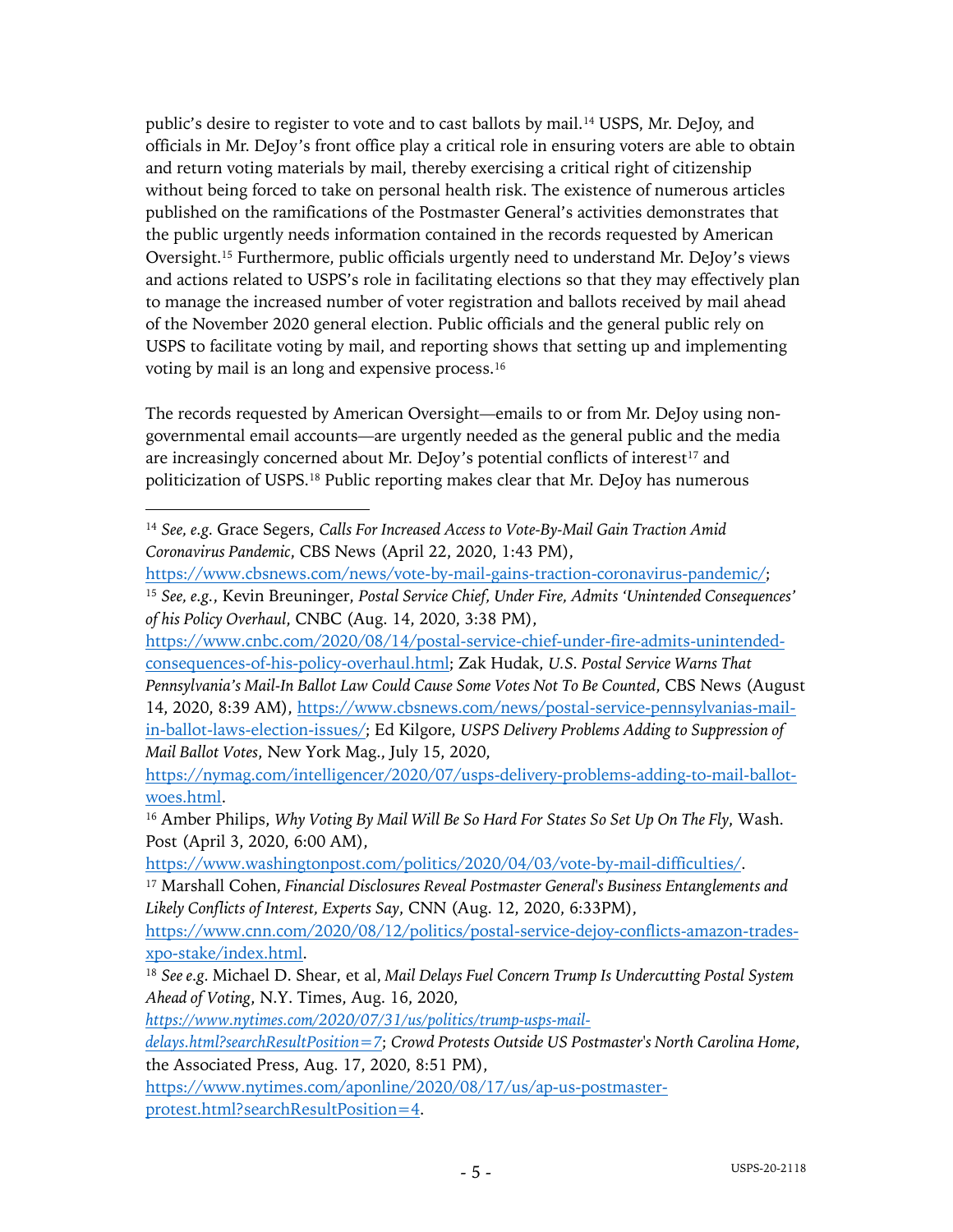financial and political interests that may be affecting his official actions as Postmaster General.19 The public's trust in Mr. DeJoy has been further tested by President Trump lying about meeting with Mr. DeJoy, raising questions of why the President would want to keep the meeting secret.20 At a moment when voters and election officials across the country are making decisions based on whether they can depend on USPS to properly handle voting-related mail, records with the potential to show who Mr. DeJoy is in touch with, and whether he is communicating about official USPS business with nongovernmental email, are urgently needed.

I further certify that American Oversight is primarily engaged in disseminating information to the public. American Oversight's mission is to promote transparency in government, to educate the public about government activities, and to ensure the accountability of government officials. Similar to other organizations that have been found to satisfy the criteria necessary to qualify for expedition, $21$  American Oversight "'gathers information of potential interest to a segment of the public, uses its editorial skills to turn the raw material into a distinct work, and distributes that work to an audience.<sup>'"22</sup> American Oversight uses the information gathered, and its analysis of it, to educate the public through reports, press releases, and other media. American Oversight also makes materials it gathers available on its public website and promotes their availability on social media platforms, such as Facebook and Twitter.<sup>23</sup> As discussed previously, American Oversight has demonstrated its commitment to the public disclosure of documents and creation of editorial content.24

https://www.facebook.com/weareoversight

<sup>19</sup> *See e.g.* Jacob Bogage & Joseph Marks, *House Accelerates Oversight of Postal Service as Uproar Grows, Demanding Top Officials Testify at 'Urgent' Hearing*, Wash. Post (Aug. 16, 2020, 11:00 AM), https://www.washingtonpost.com/business/2020/08/16/postal-service-maildemocrats-hearing-dejoy/.

<sup>20</sup> Abby Phillip, *Trump Met with Postmaster General Amid Mail-in Voting Attacks*, CNN (Aug. 14, 2020, 11:17 AM), https://www.cnn.com/2020/08/14/politics/trumppostmaster-general-dejoy/index.html.

<sup>21</sup> *See ACLU v. U.S. Dep't of Justice*, 321 F. Supp. 2d 24, 30–31 (D.D.C. 2004); *EPIC v. Dep't of Defense*, 241 F. Supp. 2d 5, 15 (D.D.C. 2003).

<sup>22</sup> *ACLU*, 321 F. Supp. 2d at 29 n.5 (quoting *EPIC*, 241 F. Supp. 2d at 11).

<sup>&</sup>lt;sup>23</sup> American Oversight currently has approximately 15,600 page likes on Facebook and 104,300 followers on Twitter. American Oversight, Facebook,

<sup>(</sup>last visited August 14, 2020); American Oversight (@weareoversight), Twitter, https://twitter.com/weareoversight (last visited August 14, 2020).

<sup>24</sup> *See generally News*, American Oversight, https://www.americanoversight.org/blog; *see*, *e.g.*, *Emails and Resume of Trump's Pick to Head Government Personnel Office*, American Oversight, https://www.americanoversight.org/emails-and-resume-of-trumps-pick-tohead-government-personnel-office; *CDC Calendars from 2018 and 2019: Pandemic-Related Briefings and Meetings*, American Oversight, https://www.americanoversight.org/cdccalendars-from-2018-and-2019-pandemic-related-briefings-and-meetings; *State Department Releases Ukraine Documents to American Oversight*, American Oversight,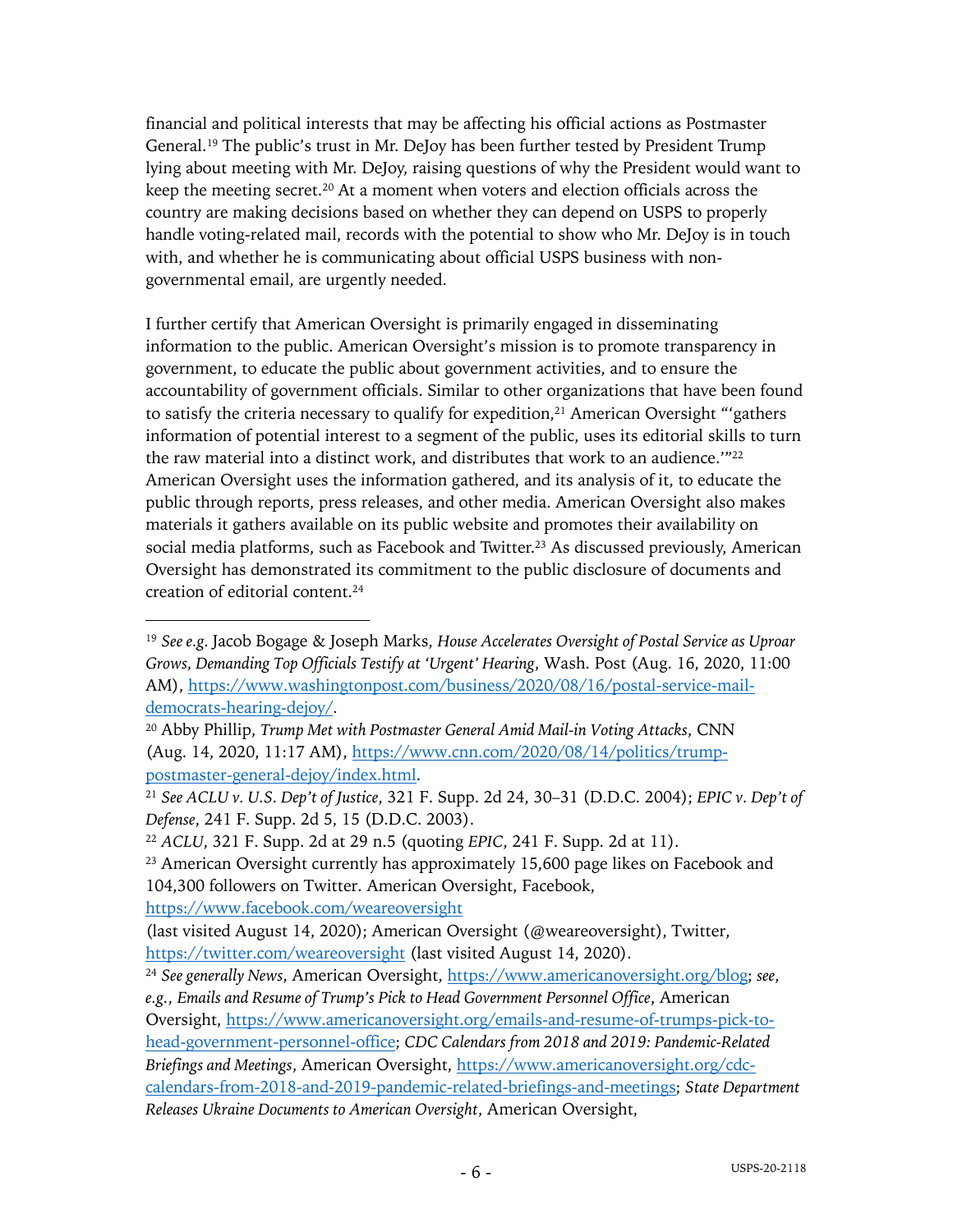Accordingly, American Oversight's request satisfies the criteria for expedition.

#### **Guidance Regarding the Search & Processing of Requested Records**

In connection with its request for records, American Oversight provides the following guidance regarding the scope of the records sought and the search and processing of records:

- Please search all locations and systems likely to have responsive records, regardless of format, medium, or physical characteristics.
- § In conducting your search, please understand the terms "record," "document," and "information" in their broadest sense, to include any written, typed, recorded, graphic, printed, or audio material of any kind.
- § Our request for records includes any attachments to those records or other materials enclosed with those records when they were previously transmitted. To the extent that an email is responsive to our request, our request includes all prior messages sent or received in that email chain, as well as any attachments to the email.
- Please search all relevant records or systems containing records regarding agency business. Do not exclude records regarding agency business contained in files, email accounts, or devices in the personal custody of your officials, such as personal email accounts or text messages. Records of official business conducted using unofficial systems or stored outside of official files are subject to the Federal Records Act and FOIA.25 It is not adequate to rely on policies and procedures that require officials to move such information to official systems within a certain period of time; American Oversight has a right to records contained in those files

https://www.americanoversight.org/state-department-releases-ukraine-documents-toamerican-oversight; *Documents Reveal Ben Carson Jr.'s Attempts to Use His Influence at HUD to Help His Business*, American Oversight, https://www.americanoversight.org/documentsreveal-ben-carson-jr-s-attempts-to-use-his-influence-at-hud-to-help-his-business; *Investigating the Trump Administration's Efforts to Sell Nuclear Technology to Saudi Arabia*, American Oversight, https://www.americanoversight.org/investigating-the-trumpadministrations-efforts-to-sell-nuclear-technology-to-saudi-arabia; *Sessions' Letter Shows DOJ Acted On Trump's Authoritarian Demand to Investigate Clinton*, American Oversight, https://www.americanoversight.org/sessions-letter.

<sup>25</sup> *See Competitive Enter. Inst. v. Office of Sci. & Tech. Policy*, 827 F.3d 145, 149–50 (D.C. Cir. 2016); *cf. Judicial Watch, Inc. v. Kerry*, 844 F.3d 952, 955–56 (D.C. Cir. 2016).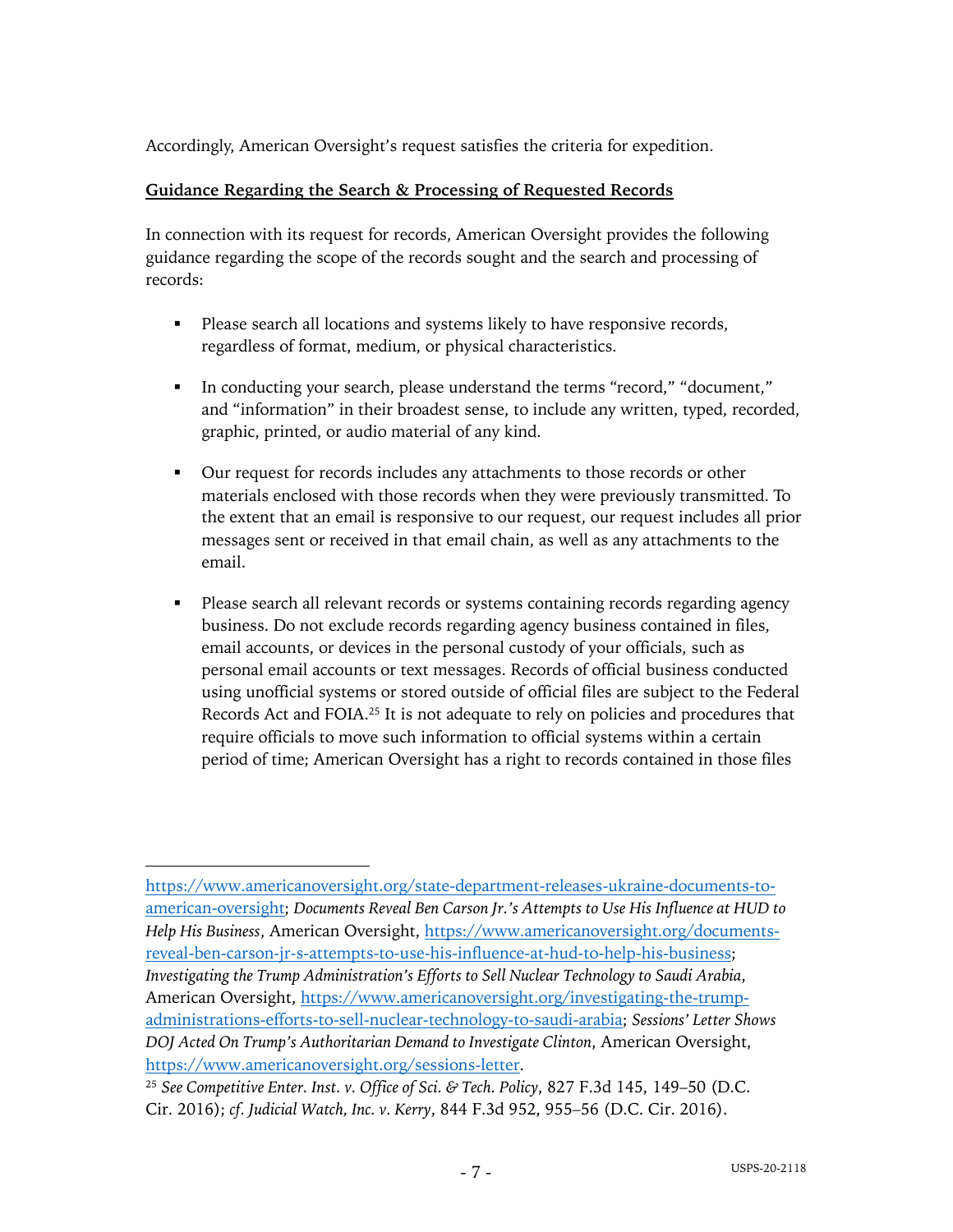even if material has not yet been moved to official systems or if officials have, by intent or through negligence, failed to meet their obligations.26

- Please use all tools available to your agency to conduct a complete and efficient search for potentially responsive records. Agencies are subject to government-wide requirements to manage agency information electronically,<sup>27</sup> and many agencies have adopted the National Archives and Records Administration (NARA) Capstone program, or similar policies. These systems provide options for searching emails and other electronic records in a manner that is reasonably likely to be more complete than just searching individual custodian files. For example, a custodian may have deleted a responsive email from his or her email program, but your agency's archiving tools may capture that email under Capstone. At the same time, custodian searches are still necessary; agencies may not have direct access to files stored in .PST files, outside of network drives, in paper format, or in personal email accounts.
- In the event some portions of the requested records are properly exempt from disclosure, please disclose any reasonably segregable non-exempt portions of the requested records. If a request is denied in whole, please state specifically why it is not reasonable to segregate portions of the record for release.
- § Please take appropriate steps to ensure that records responsive to this request are not deleted by the agency before the completion of processing for this request. If records potentially responsive to this request are likely to be located on systems where they are subject to potential deletion, including on a scheduled basis, please take steps to prevent that deletion, including, as appropriate, by instituting a litigation hold on those records.

## **Conclusion**

If you have any questions regarding how to construe this request for records or believe that further discussions regarding search and processing would facilitate a more efficient production of records of interest to American Oversight, please do not hesitate to contact American Oversight to discuss this request. American Oversight welcomes an opportunity to discuss its request with you before you undertake your search or incur search or

<sup>26</sup> *See Competitive Enter. Inst. v. Office of Sci. & Tech. Policy*, No. 14-cv-765, slip op. at 8 (D.D.C. Dec. 12, 2016).

<sup>27</sup> Presidential Memorandum—Managing Government Records, 76 Fed. Reg. 75,423 (Nov. 28, 2011), https://obamawhitehouse.archives.gov/the-press-

office/2011/11/28/presidential-memorandum-managing-government-records; Office of Mgmt. & Budget, Exec. Office of the President, Memorandum for the Heads of Executive Departments & Independent Agencies, "Managing Government Records Directive," M-12-18 (Aug. 24, 2012), https://www.archives.gov/files/records-mgmt/m-12-18.pdf.